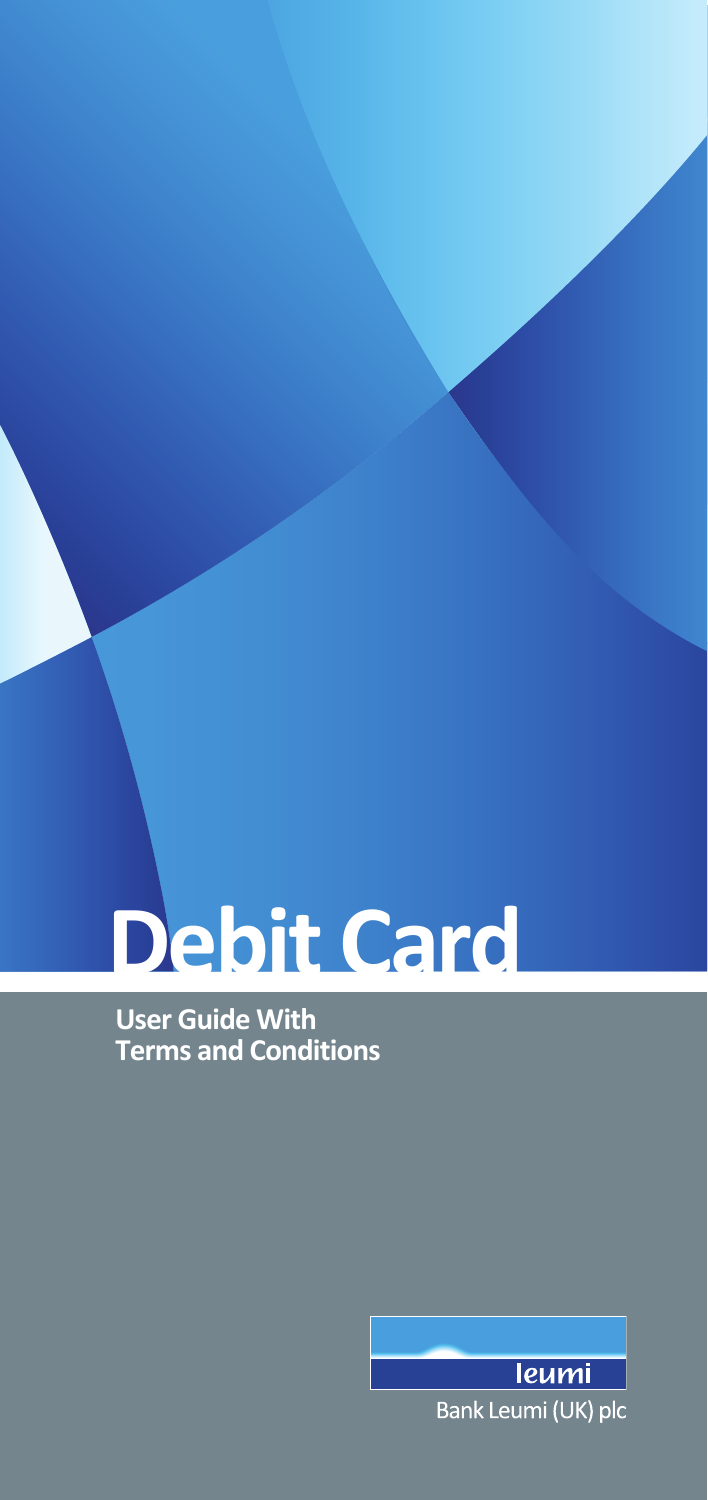# *Contents Page*

| Part A                | <b>About your New Card</b>           | 3              |
|-----------------------|--------------------------------------|----------------|
| A <sub>1</sub>        | Easier Payments and Cash Withdrawals | 3              |
| A <sub>2</sub>        | Worldwide Purchasing Power           | 3              |
| A <sub>3</sub>        | Immediate Access to your Funds       | 3              |
| A <sub>4</sub>        | Flexibility                          | $\overline{4}$ |
| A 5                   | Security                             | 7              |
| A6                    | Charges                              | 8              |
|                       |                                      |                |
| <b>Part B</b>         | <b>Terms and Conditions</b>          | 9              |
| <b>B</b> 1            | Introduction                         | 9              |
| <b>B2</b>             | Definitions                          | 9              |
| <b>B3</b>             | Issuing the Card                     | 10             |
| <b>B4</b>             | Using the Card                       | 11             |
| <b>B5</b>             | Loss of Card                         | 13             |
| <b>B6</b>             | Security                             | 14             |
| <b>B7</b>             | Liability                            | 15             |
| <b>B8</b>             | Charges and Fees                     | 16             |
| <b>B</b> <sub>9</sub> | Changes                              | 17             |
| <b>B</b> 10           | Termination                          | 18             |
| <b>B11</b>            | General                              | 19             |

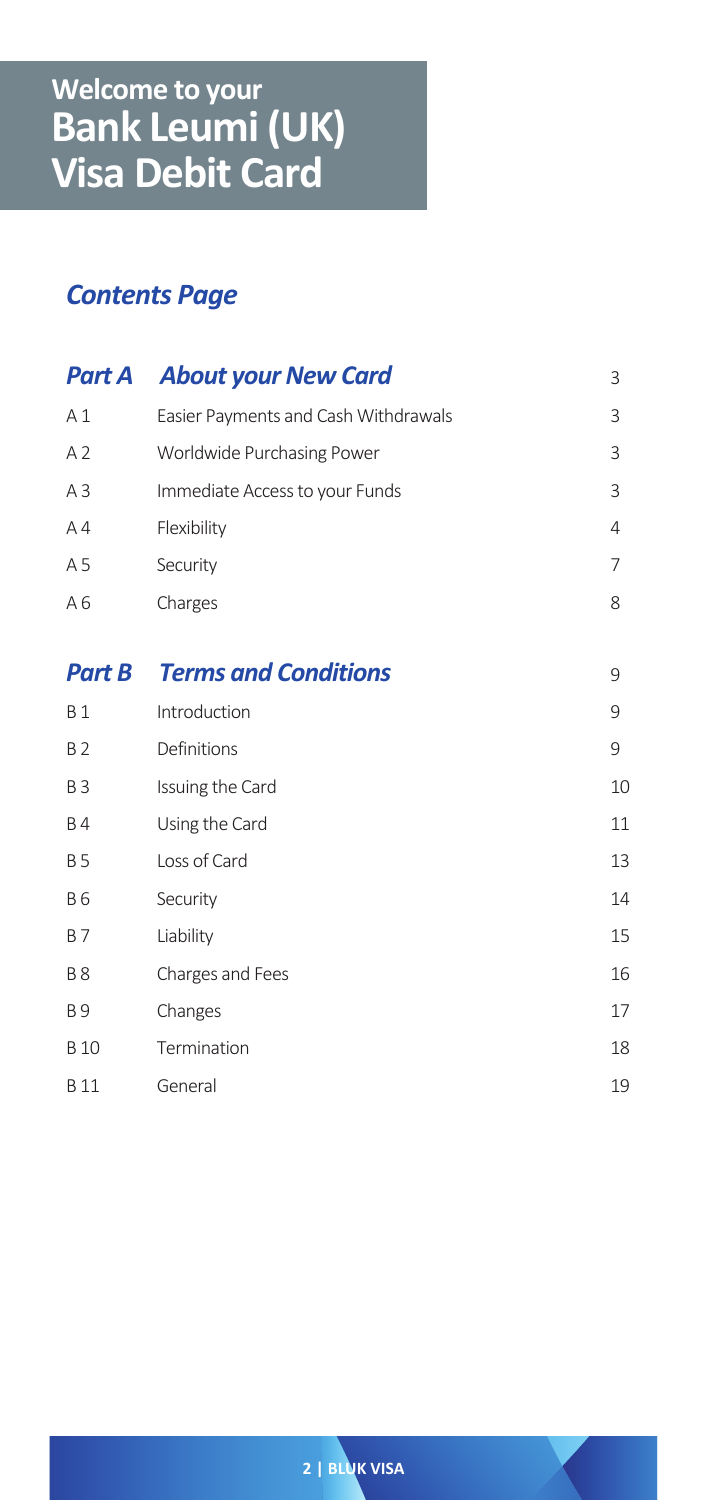# *Part A – About your New Card*

Thank you for choosing the Bank Leumi Visa Debit Card (the/your **"Card"**). This guide explains everything you need to know about using your Card. Please take a few moments to read it and keep it in a safe place for future reference.

Please sign your Card immediately, using a ballpoint pen, and call either your Relationship Manager or Bank Leumi's Customer Service Team on +44 (0)20 3772 1513 to activate it. **Please note that this service is available during our normal office working hours of 09.00 to 17.00 Monday to Friday.**

Your PIN (personal identification number) will be despatched under separate cover and for additional security you will be able to change the number from the one you have been issued with. If this Card replaces an expired Card, your existing PIN remains unchanged.

## *A 1 Easier Payments and Cash Withdrawals*

As a customer of Bank Leumi (UK) plc, you can now benefit from the convenience, wide recognition and ease of use provided by our Bank Leumi Visa Debit Card.

The Card provides cardholders with a flexible and convenient service, which can be used worldwide. It is a readily accepted way to pay for goods and services and to withdraw cash from your Bank Leumi current account.

Your legal relationship with us is governed by the whole of this document, together with the Terms set out in other documents which we give you, such as our Standard Terms, Application Form, Mandate(s), letters relating to your overdraft facility(ies) or other documents setting out our interest rates and charges and those relating to specific financial products.

## *A 2 Worldwide Purchasing Power*

Your Bank Leumi Visa Debit Card is a VISA card which is accepted in many countries, including department stores, hotels, restaurants, travel agents, airlines, mail order companies and internet merchants. You can use your Card to withdraw cash in local currency at 24-hour automatic cash machines ("**ATMs**") from VISA's global network.

## *A 3 Immediate Access to your Funds*

The Card is available to individuals for their private use or to corporate customers and individuals employed by them.

The Card is issued to authorised and named cardholders, each of whom has a daily spending limit. Transactions are debited directly to the account holder's current account, and details of the transactions will appear on bank statements.

Provided sufficient funds are held in the account, the Card entitles the cardholder to:

- (a) Withdraw up to £700 per day, subject to a maximum of £300 per transaction and £500 in any one hour, or the local currency equivalent, from banks or ATMs worldwide that display the VISA symbol; and
- (b) Pay for goods and services up to the value of £3,000 or equivalent, per day, from retailers and suppliers worldwide who display the VISA symbol.

Should you have any larger purchases that exceed the above limits then you can call our Customer Service Team on +44 (0)20 3772 1513 and they will be able to arrange for suitable limits for your needs. **Please note that this service is only available during our normal office working hours of 09.00 to 17.00 Monday to Friday.**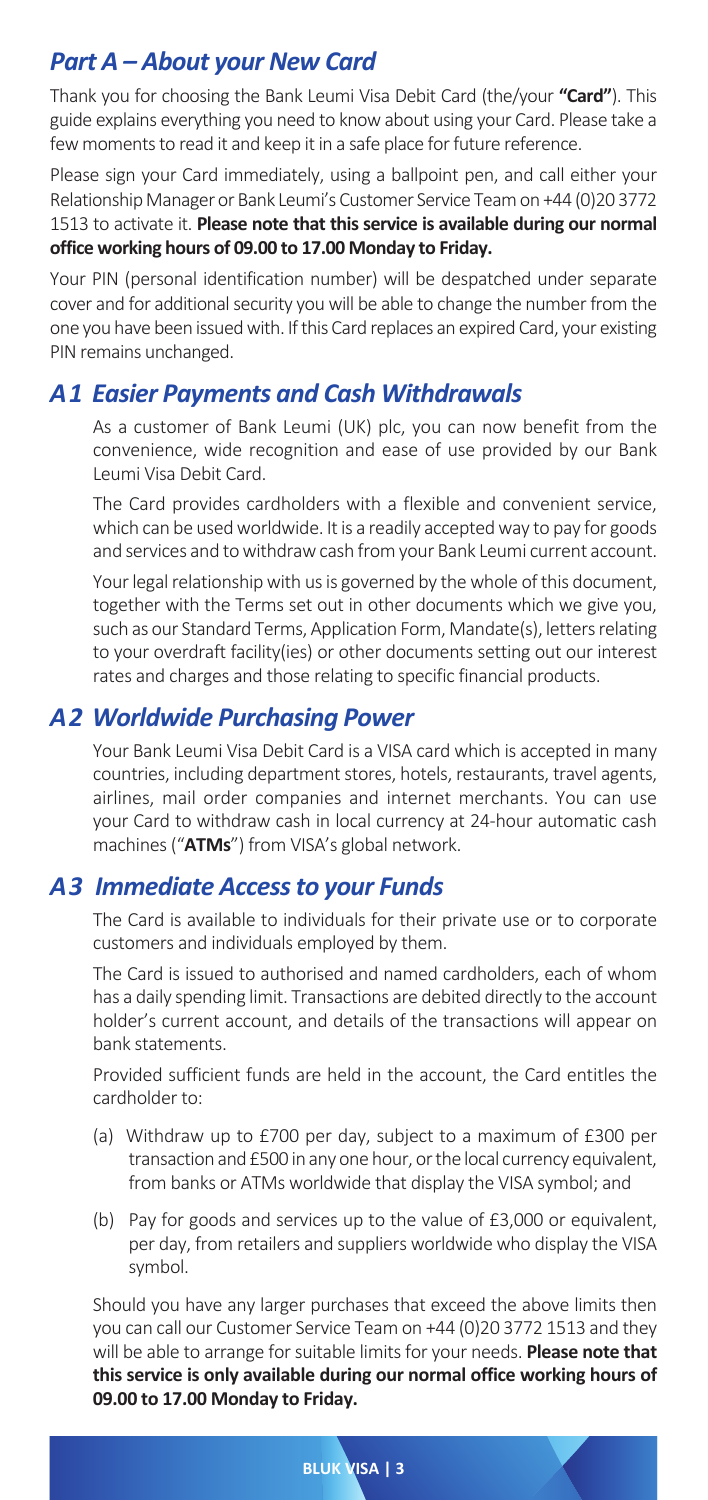# *A 4 Flexibility*

## A 4.1 **Making purchases**

**Use your Bank Leumi Visa Debit Card to make payments for goods and services. You won't have to carry large amounts of cash or have the inconvenience of writing cheques.**

Whether you are making purchases from department stores, hotels and restaurants, at home or abroad, the Card is the easy way to pay. Any outlet displaying the VISA symbol will normally accept your Card as payment.

Many locations around the world will welcome your Card. Just hand your Card to the sales assistant who will enter the transaction details and give you a voucher to sign or request that you key in your PIN. You will be given a copy of the transaction slip for your own records.

It is just like paying by credit card, except that payment is debited directly from your current account so there is no monthly bill to settle and there is no annual fee. Purchases will simply be debited from the nominated account as soon as we receive the details, normally within a few days.

To help you monitor spending, your bank statements will include details of all Card transactions. These can be checked against the sales vouchers to verify their accuracy. **You must inform us immediately if you are unable to agree entries on your account.**

## A 4.2 **Using your card to withdraw cash**

**The Bank Leumi Visa Debit Card gives instant worldwide access to your funds. VISA ATMs are conveniently located in many countries and provide a cash withdrawal facility 24 hours a day, 7 days a week. This allows cardholders to withdraw cash in local currency, subject to Card limits, whether at home or abroad.**

- (a) To make a withdrawal, simply insert your Card and follow the instructions on the screen (these will normally be provided in English).
- (b) You will be asked to enter your PIN. You should have already received notification of this under separate cover. Take care that no one can see you enter your PIN.
- (c) Be secure! Always memorise your PIN and destroy the original PIN notification. Never write down the PIN or let anyone else use your Card.

The number of VISA locations is increasing all the time. If you would like to know where there are ATMs offering VISA facilities near you, simply log-on to the VISA website www.visa.com.

#### **There may be charges for these services.**

**We make no charge for withdrawing sterling from ATMs located in the United Kingdom, Channel Islands and Isle of Man that accept VISA; however, if you use our Card to withdraw cash over the counter from another bank, they may levy a charge.**

## A 4.3 **Paying by telephone, by mail or the internet**

Your Card makes it easier to shop by mail or order by telephone or via the internet from your home or office. You will be asked to quote your Card number, the expiry date, and the 3-digit security code, which can be found on the right hand side of the signature strip on the back of the Card.

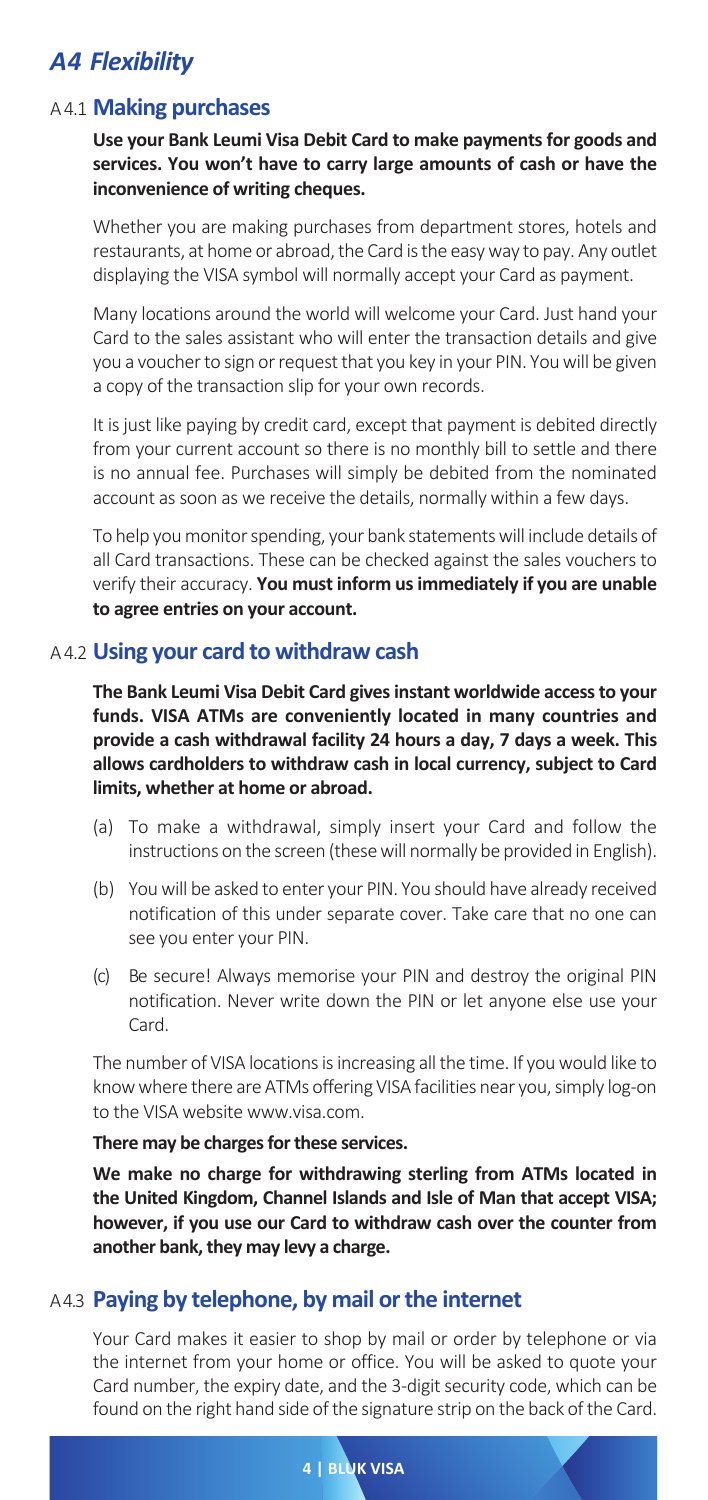This security measure is to verify that the person making the purchase is in possession of the Card. Payments will be debited in the usual way from your account and shown on your bank statement.

**N.B. When using your Card to make purchases or bookings by telephone, please try to make your call in private for added security. Never disclose your PIN.**

## A 4.4 **What is a continuous payment authority (recurring transaction)?**

This is an instruction for someone to debit your current account with regular or irregular payments on an automated basis. Should you want to stop a continuous payment authority you can instruct us or the beneficiary directly.

## A 4.5 **Shopping online**

Whenever you want to shop on the internet, simply reach for your Card. At the time of writing more than half of all e-commerce transactions are made by VISA. Like millions of other people around the world, you will find that using your Card online is becoming as safe, simple and convenient as shopping in your favourite store.

## A 4.6 **When shopping online we suggest you use these simple safeguards**

- (a) Make sure that your Card details are coded before they are sent across the internet. Look for an unbroken key or lock or padlock symbol at the bottom of your browser window or check the site address, which may begin https:// rather than the usual http://.
- (b) Shop with retailers you know about, or research them before you buy to ensure that they are reputable and reliable.
- (c) Keep a record of your internet transactions, including the retailer's internet address – known as a URL. Many online stores send customers e-mails summarising the purchase details. Save them for future reference.
- (d) Before buying, read the delivery and return policies that should be on the merchant's website. Can unsatisfactory items be sent back? If the items are faulty, can you get a refund or a credit note?
- (e) The merchant's website should also have information about delivery arrangements and costs, the currencies they accept and the taxes that apply.
- (f) Look for a telephone number or e-mail address and note them down in case you have any queries.
- (g) For additional security, we recommend you sign up to "Verified by VISA" which protects your Card against unauthorised use and gives you peace of mind when shopping online. Please note that the merchant may ask you for details at the point of sale to enable this registration to take place; this may also occur once you complete a purchase online.

**Sites offering a secure connection will normally advise you of the secure environment and a padlock symbol is typically displayed on your PC screen. If you cannot confirm the security of the site it is recommended that you do not enter your VISA Card details.**

**BLUK VISA | 5**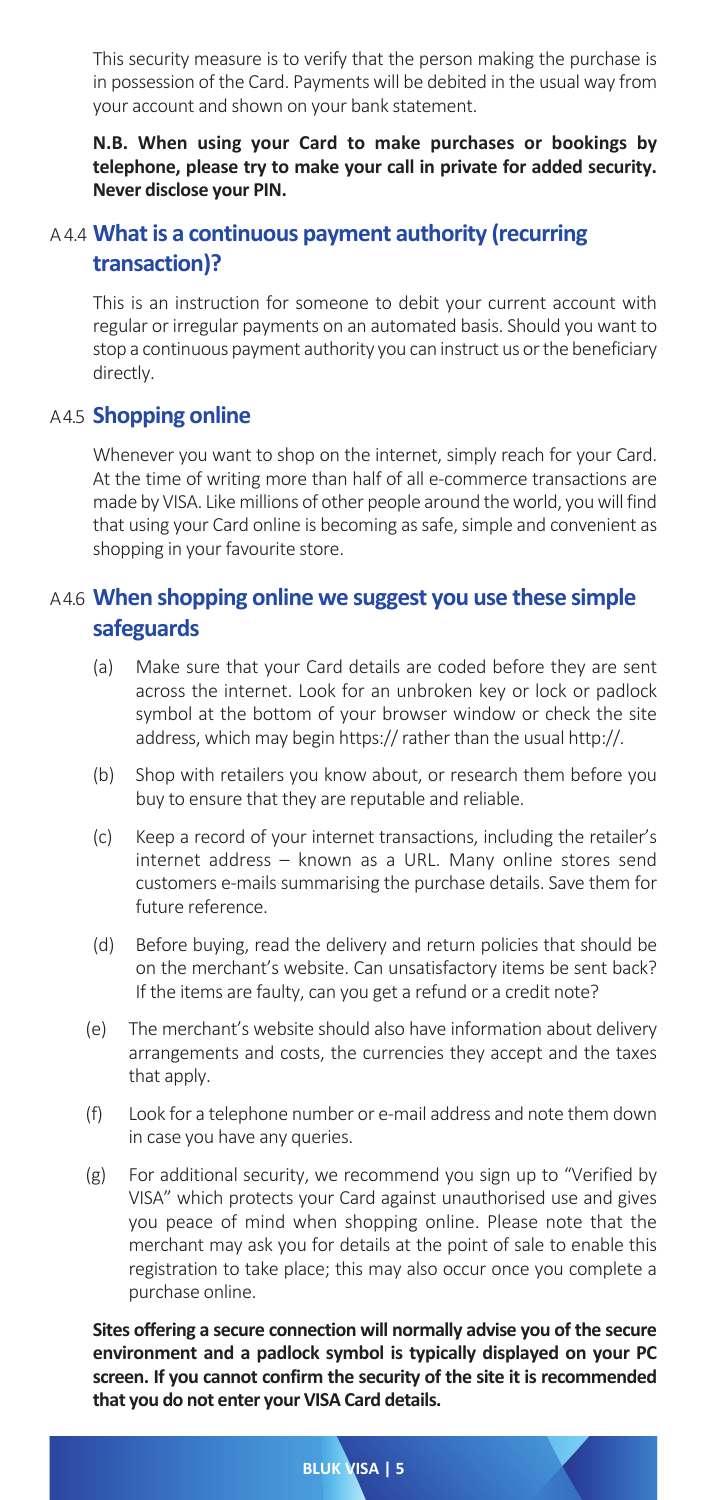## A 4.7 **Chipped Debit Cards from VISA**<sup>1</sup>

**Your Bank Leumi Visa Debit Card includes "Chip Technology " which provides you with greater security and faster transactions, so you will be able to use your VISA card with confidence.**

- (a) **Why chip?** The latest chip technology means that in conjunction with VISA your Card will be safer and transaction times will be quicker. All VISA chip cards, card terminals and ATMs are based on a global industry standard, so you can use them wherever you are. Your Card will continue to have a magnetic stripe while the world upgrades to chip technology, so it will work in every VISA outlet and ATMs.
- (b) **Using your chip card.** When you use a chip card, it is inserted into the terminal, instead of being swiped like a magnetic stripe card, and you will then be asked to enter your PIN in the terminal. You simply enter the number into the card terminal's key pad, just as you do at ATMs. **Do not disclose your PIN to the Sales Assistant – enter the number into the key pad yourself!** In some countries, you will be asked for your signature to confirm your identity, instead of a PIN.
- (c) **Safer**. With a chip, your Card is more secure than ever it is exceptionally difficult to copy the information stored on it. Many European countries are also introducing PINs instead of signatures to confirm your identity. Only you know your PIN and nobody can use your Card without it.
- (d) **Faster.** Chip cards can make paying faster and shopping queues shorter. Card terminals currently contact your bank or other cardissuing organisation to authorise payment. A chip card can authorise some transactions on its own by confirming your PIN to the card terminal, which saves time. Using a PIN also eliminates the need to sign a sales slip.
- (e) **More reliable.** Chip cards are more robust than magnetic stripe cards, which can become scratched or worn. Your new chip card will work more reliably, for longer.
- (f) **Contactless.** Your Bank Leumi Visa Debit Card may include Contactless functionality enabling you to make payments at retailer card terminals by tapping your Card against the card terminal for transactions up to a value of £30. You may be asked to provide a PIN or other identification / confirmation from time to time. Please see VISA contactless for further details: https://www.visaeurope.com/ receiving-payments/contactless.

<sup>1</sup> Details of Chip Technology provided by VISA

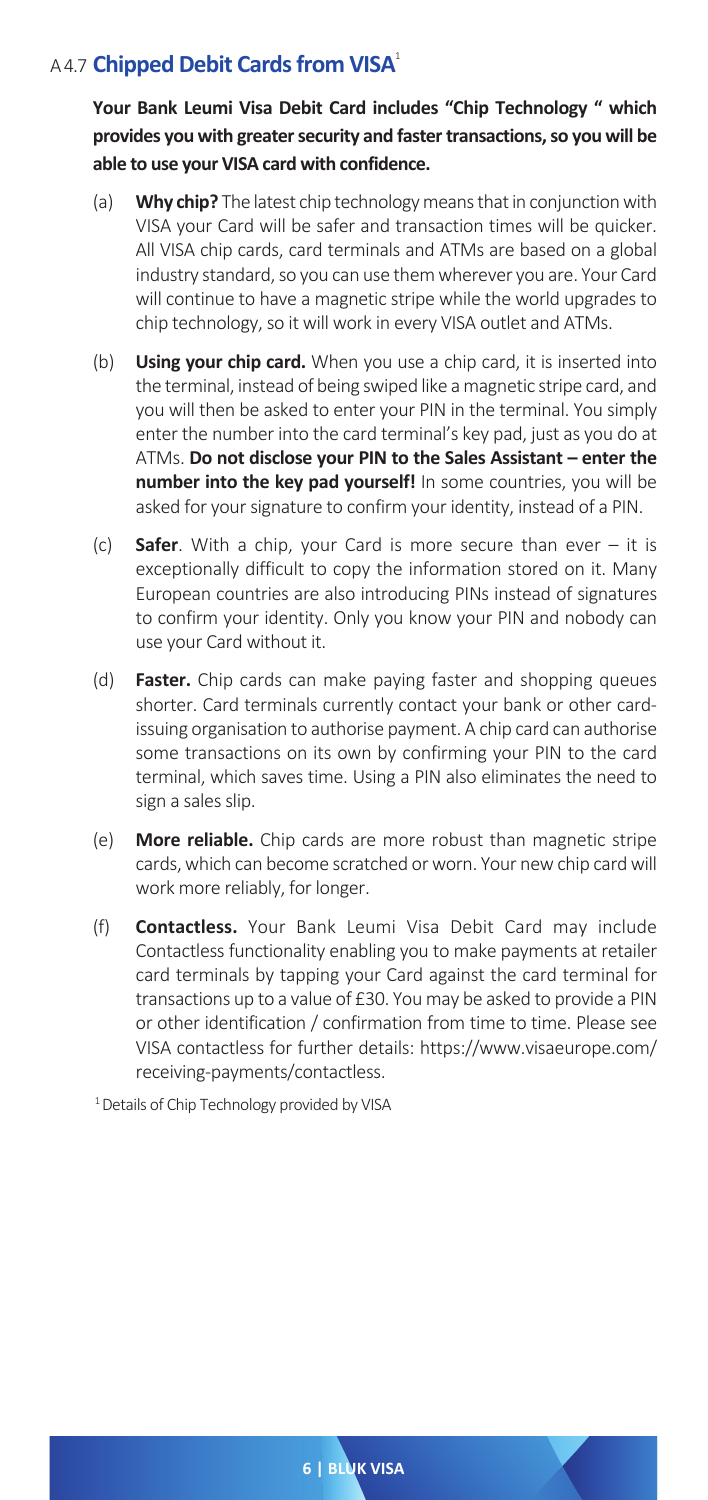## A 4.8 **Ten Tips to Protect your PIN**

Remembering these points will help keep your PIN safe and secure:

- 1. Never tell anyone your PIN;
- 2. Memorise your PIN and then immediately destroy the notification;
- 3. Do not keep your PIN with your Card;
- 4. ALWAYS be wary of telephone or email requests to divulge your PIN for security or login purposes. No one should ever ask for this information;
- 5. Do not keep your PIN stored on your mobile phone;
- 6. Do not write your PIN down;
- 7. Do not allow anyone else to use your Card and PIN, even someone close to you;
- 8. Remember when entering your PIN use your other hand to shield the number from any other persons' view or hidden cameras; and
- 9. Always check your Bank statements on a regular basis. Contact Bank Leumi's Customer Service Team immediately for any odd transactions you are not aware of on +44 (0)20 3772 1513.

#### **If you believe someone has seen your PIN contact us immediately**

## *A 5 Security*

#### A 5.1 **Cards lost or stolen**

If your Card is lost or stolen whether at home or abroad, you must report it to us immediately by telephoning our Customer Service Team on +44 (0)20 3772 1513 available 24 hours a day, 7 days a week. You must confirm the loss or theft in writing to us within seven days of reporting the loss or theft by telephone. Whether the cardholder is at home or abroad, the Card will be cancelled as soon as we are notified of its loss or theft. If you have acted dishonestly or carelessly, you may be responsible for all amounts spent or withdrawn. We will arrange for a new Card and a new PIN to be issued as soon as possible.

#### A 5.2 **Security checklist**

- (a) Keep your Card safe and secure;
- (b) Sign your new Card and any replacement Cards immediately with a ballpoint pen;
- (c) Destroy expired Cards and unwanted transaction slips;
- (d) Memorise and destroy your PIN notification;
- (e) Do not write down your PIN or tell it to another person;
- (f) Record your Card number.

Use this space to make a note of the 16-digit number embossed on your Card



**BLUK VISA | 7**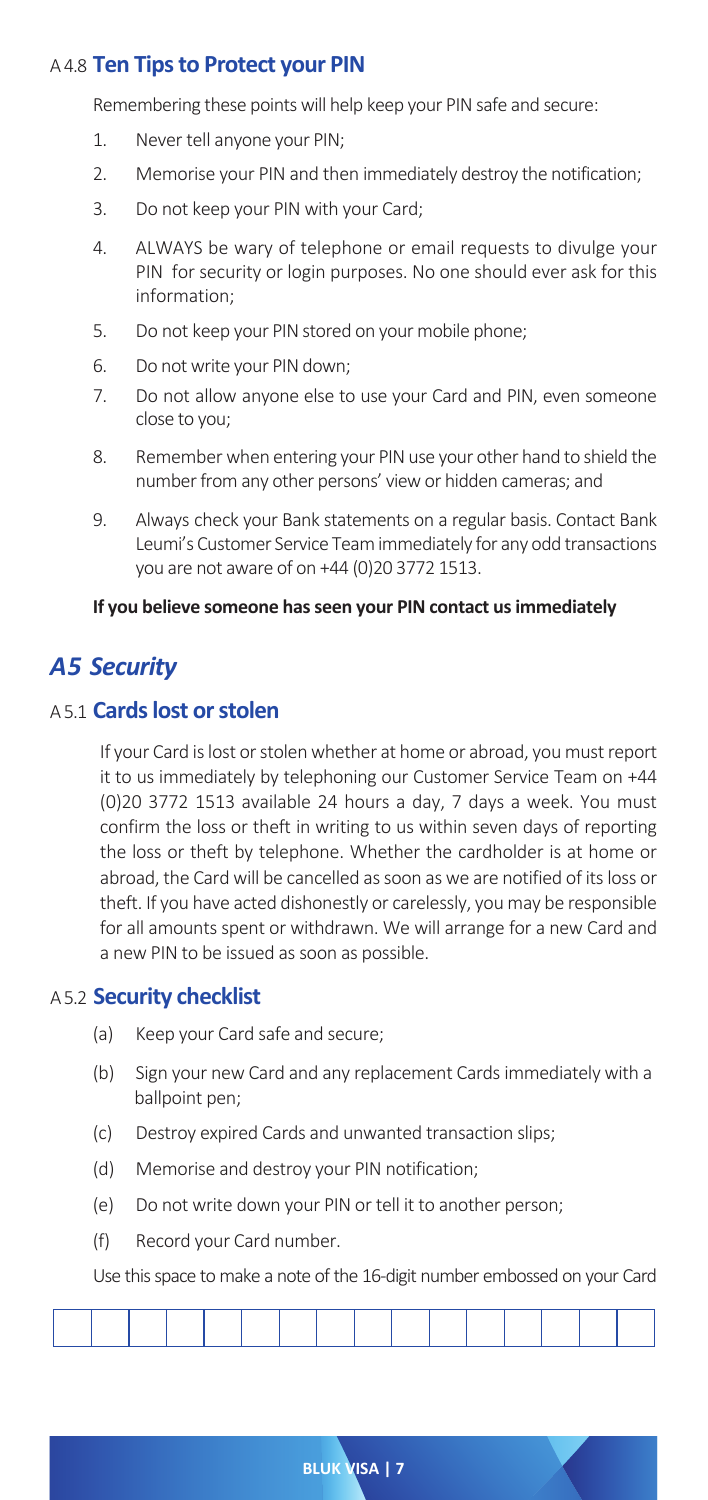# *A 6 Charges*

**There is no application fee for the Bank Leumi Visa Debit Card unless specifically notified in our charges booklet issued from time to time. We make no charge for withdrawing sterling from ATMs in the United Kingdom, Channel Islands and Isle of Man that accept VISA; however, if you use our Card to withdraw cash over the counter from another bank, they may levy a charge.**

If you withdraw cash from ATMs outside the United Kingdom, Channel Islands and Isle of Man, we will charge 2.75% (minimum charge £1.50) of the withdrawn amount in addition to any charges which may be levied by the bank operating the ATMs and this will be debited to your account automatically.

## A 6.1 **Foreign Exchange**

Where a foreign exchange conversion is required, the exchange rate will be the wholesale rate of exchange applied by VISA.

**In addition, we apply a percentage charge to cover costs. This is currently set at 2.75% of the transaction amount (minimum £1.50). Your bank statement will show details of the transaction.** You may well find that your Card provides better value than other methods of buying foreign currency.

**Prior to travelling abroad, please advise our Customer Service Team on +44 (0)20 3772 1513 of any anticipated unusual spending patterns to help us tailor the security settings for your Card. Please note that this service is only available during our normal office working hours of 9.00 to 17.00 Monday to Friday.**

#### A 6.2 **Joint Accounts**

We will be pleased to issue separate Cards to all signatories to a joint account if they have individual signing rights. **However, it is not possible for us to issue Cards to joint account holders who operate their account on a 'both to sign' or 'all to sign' basis.** If this applies to you, you may wish to review the basis on which you operate your account in view of the benefits of the Bank Leumi Visa Debit Card. If you would like to discuss the alternatives available to you, please contact your Relationship Manager or our Customer Service Team on +44 (0)20 3772 1513.

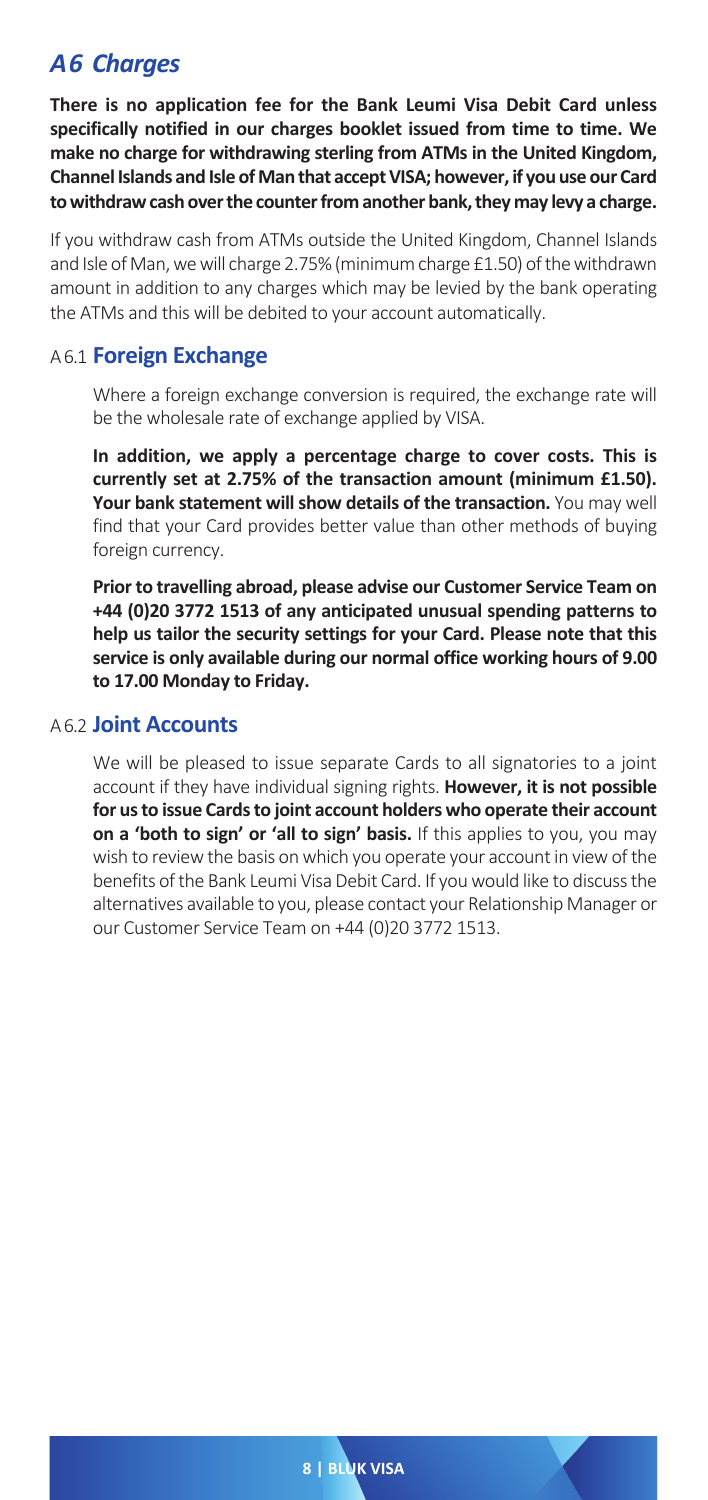# *Part B – Terms and Conditions*

## *B1 Introduction*

- B 1.1 These terms and conditions (the **"Conditions"**) comprise the agreement between Bank Leumi (UK) plc and the Account Holder concerning the usage of a Bank Leumi Visa Debit Card issued to the nominated Cardholder upon acceptance by us of the Application and constitute "additional conditions" for the purposes of our Standard Terms. They explain our rights and obligations as regards the Cardholder and the Account Holder's rights and obligations as regards us. The Conditions are supplemental to, and should be read in conjunction with, our Standard Terms. In the event of any inconsistency between them, these Conditions shall apply.
- B 1.2 The following provisions of our Standard Terms shall apply to these Conditions as if set out in these Conditions with references to "these Terms" being construed as references to "these Conditions", references to "you/your" being construed as references to "the Account Holder" or "the Cardholder" and references to "us" and "we" being construed as references to "the Bank": Terms A8, A24, A27, A29, A30 and A31.

# *B 2 Definitions*

In these Conditions:

**"Account"** means the current account held with the Bank in respect of which a Card is issued in accordance with these Conditions.

**"Account Holder"** / **"you"** means the natural person or persons in whose name the Account is held.

**"Application"** means the application made by the Account Holder to us for a Card to be issued for use by the Cardholder in accordance with these **Conditions** 

**"ATMs"** means any automatic teller machine or cash dispenser.

**"Bank"**, **"we"**, **"us"** means Bank Leumi (UK) plc.

**"British Isles"** means the United Kingdom, Channel Islands and the Isle of Man.

**"Card"** means a Bank Leumi Visa Debit Card issued to the Cardholder at the request of the Account Holder. Where more than one Card is issued, references to a Card shall be deemed to be references to each such Card individually and to all such Cards collectively.

**"Cardholder"** means any person to whom we issue the Card in accordance with these Conditions.

**"Card Transaction"** means each transaction whereby cash, goods or services are obtained or payment is made using the Card in any authorised manner for debit or credit to the Account.

**"Contactless"** means the ability to make contactless payment using your Card meaning that you will not always be asked to provide a PIN.

**"PIN"** means the personal identification number issued to the Cardholder from time to time for use with the Card.

**"VISA"** means Visa Europe Limited, a corporation organised and existing under the laws of England and Wales, having an office and principal place of business at 1 Sheldon Square, London W2 6TT or any subsidiary, successor or assignee of it.

**BLUK VISA | 9**

In these Conditions, headings are for convenience only.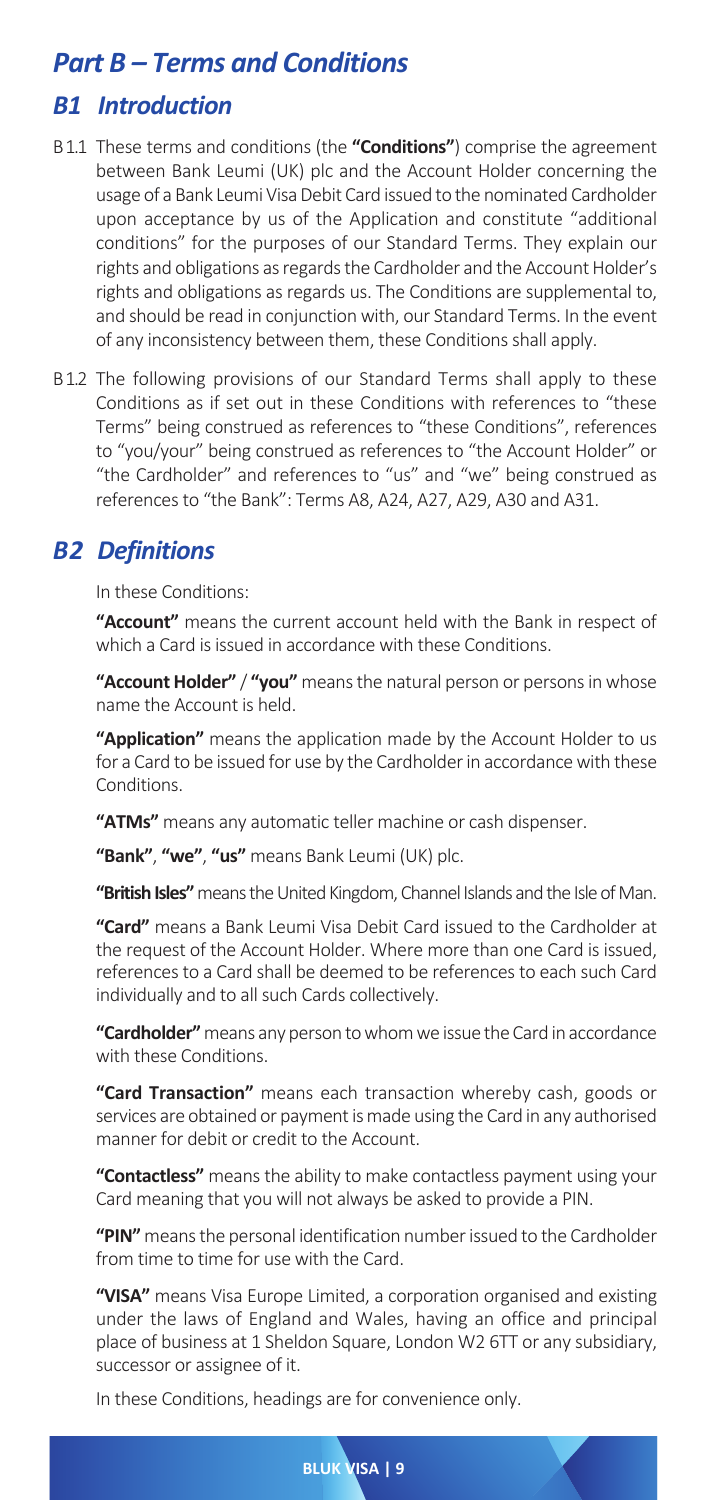# *B 3 Issuing the Card*

- B 3.1 A Card will be issued only if it has been requested following receipt by us of a duly signed and completed application form and the Application has been accepted by us, or we agrees at our discretion to replace or renew a Card that has already been issued.
- B 3.2 By completing the Application, you will be deemed to have accepted these Conditions and our Standard Terms. By activating a Card, a Cardholder (who is not also the Account Holder) will be deemed to have accepted these Conditions and our Standard Terms.
- B 3.3 The Card will not become valid or operational until the Cardholder signs in the space provided on the back of the Card and acknowledges receipt of the Card by contacting us by telephone on the number provided with the Card and answering one or more of the pre-defined security questions specified by the Cardholder in the Application or by any written notice. The Card is only valid for the period shown on it. The Card must not be used outside that period or, if we have required by notice in writing to the Account Holder that it be returned to us. When the period of validity of a Card expires it must be destroyed by cutting vertically through the magnetic stripe and through the electronic chip on the Card.
- B 3.4 The Card must not be used by any person other than the Cardholder. The Card remains the property of the Bank at all times. We may retain the Card, require you to return or procure the return of the Card or suspend the use of the Card at any time without notice if misuse is suspected. If the Account is closed, the Cardholder will not be entitled to use the Card.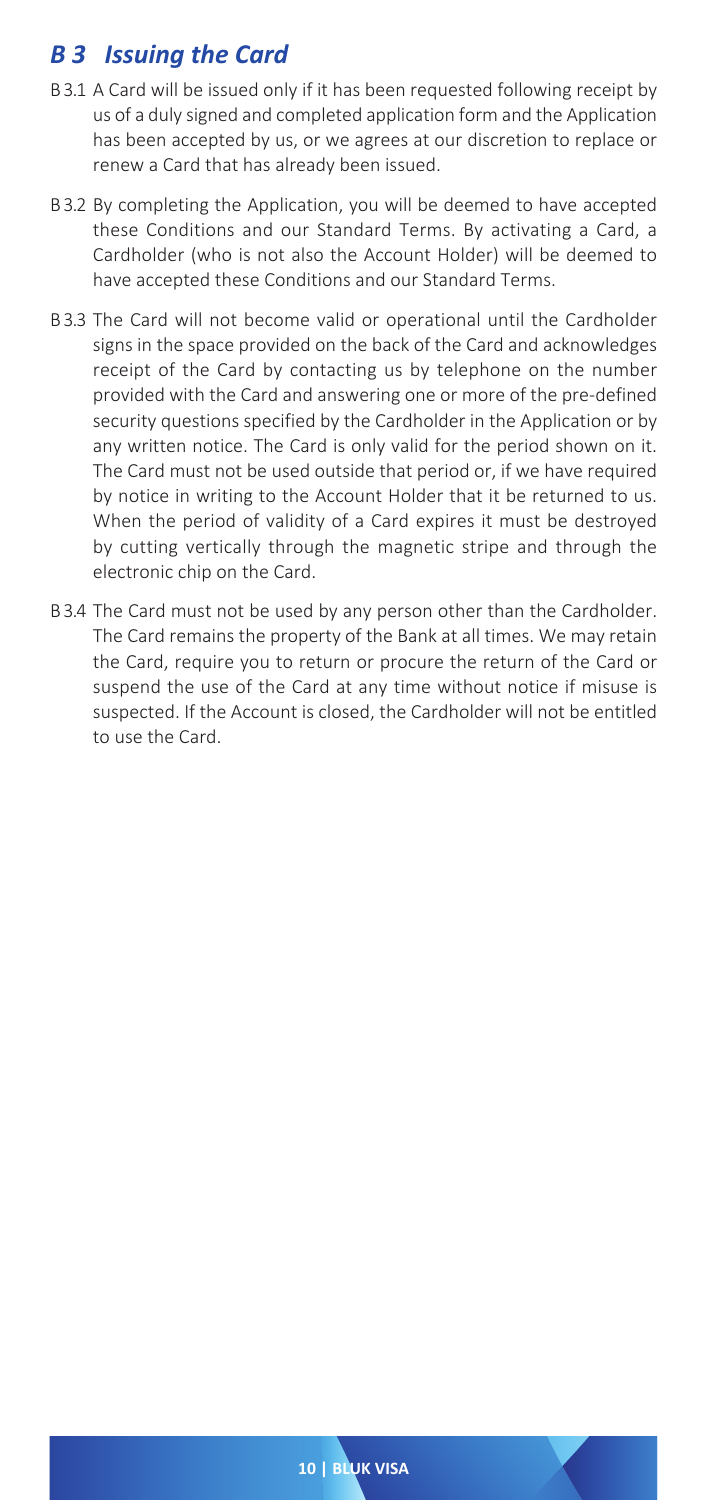# *B 4 Using the Card*

- B 4.1 Subject to the restrictions set out in the following paragraphs below:
	- (a) the Card and PIN may be used to obtain cash from an ATM authorised to accept the Card;
	- (b) the Cardholder may use the Card (and thereby authorise a Card Transaction) to pay for goods or services at retailers or suppliers worldwide who accept the Card by following the instructions provided by the retailer or supplier to authorise the Card Transaction, which may include signing a sales voucher; inputting the PIN into a card operated machine; signing a mail order purchase form showing the number printed on the Card; placing an order by telephone and quoting the number printed on the Card; or placing an order via the internet and quoting the number printed on the Card. Some banks may require a Cardholder to provide personal identification such as a passport.
	- (c) the Cardholder may use Contactless so that the Card's functionality means that payment for goods and services may be accepted at retailers or suppliers by you using your Card and tapping the Card on the retailer's or supplier's card terminal. In some cases you may be asked to enter your PIN or provide other means of identification / confirmation of payment.
- B 4.2 Subject always to there being sufficient funds and/or credit available in the Account, we will pay the funds required by the retailer or supplier to cover the Card Transactions authorised by the Cardholder within 3 days of receipt by us of their request. A Card Transaction (the payment order) will be received as follows:
	- (a) for purchases and ATM transactions, at the time we receive the transaction instruction from the merchant acquirer or ATM operator;
	- (b) for other Card Transactions which are communicated directly to us, at the time the Cardholder asks us to complete the Card Transaction.
- B 4.3 A retailer or supplier of services may ask us for authorisation before accepting payment by your Card. We may decide not to give authorisation if:
	- (a) the Card has been reported as lost or stolen, or if we have reason to suspect it is lost or stolen; or
	- (b) the Cardholder has breached these Conditions; or
	- (c) taking account of all other Card Transactions we have authorised, including those not yet charged to your Account, there are insufficient funds available in your Account.
- B 4.4 Once a Cardholder has carried out a Card Transaction, the Cardholder cannot ask us to stop that transaction. However, we will cancel a Card Transaction that has been authorised but not paid if we receive satisfactory evidence of the Card Transaction being cancelled.
- B 4.5 The total amount of any Card Transactions carried out in any one day shall be limited as follows unless otherwise agreed by us:
	- (a) cash withdrawals of up to £700 per day, subject to a maximum of £300 per transaction and £500 in any one hour, or the local currency equivalent, from banks or ATMs; and
	- (b) purchases of up to the value of £3,000 per day or equivalent from retailers and suppliers.

**BLUK VISA | 11**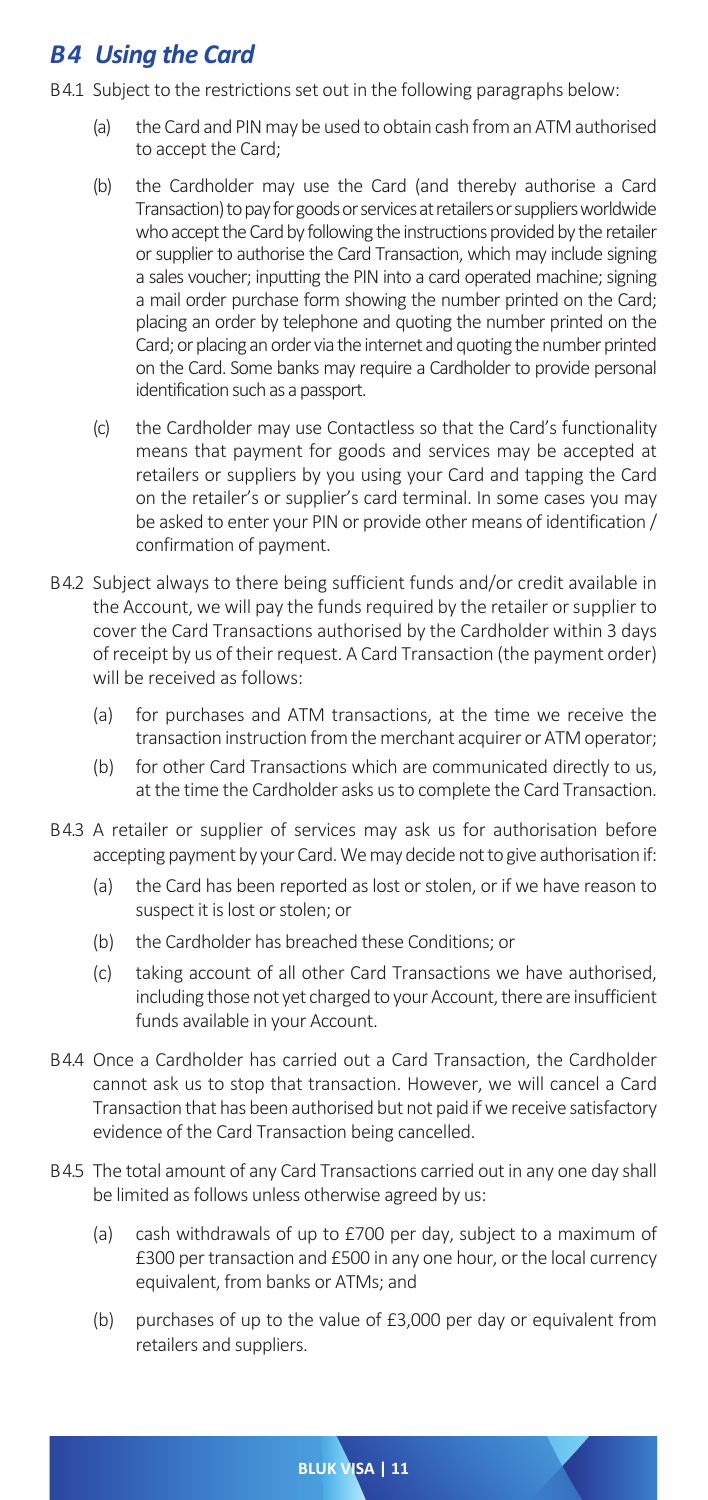- B 4.6 We will debit the Account with the amount of any Card Transaction (together with any charges which may be payable as set out below) as soon as we receive proper instructions relating to it. If a retailer or supplier makes a refund in respect of a Card Transaction, we will credit the Account when it receives the retailer or supplier's proper instructions and the funds in respect of such refund. We will not be responsible for any delay in receiving such instructions and funds or any shortfall in the amount of funds actually received. A Card Transaction cannot be cancelled by you or the Cardholder after it has been completed.
- B 4.7 You shall not, and shall ensure that the Cardholder does not, use the Card to create an overdraft on the Account unless this has been agreed separately. If we are asked to authorise a Card Transaction, we may take into consideration any applicable account limits and any other Card Transactions which have been authorised but which have not been debited to the Account and if we determine that there are or will be insufficient available funds to pay the amount that would be due in respect of such Card Transaction, we may, at our own discretion, refuse to authorise one or more Card Transactions. The Account will be charged interest at our standard debit interest rate in respect of any unarranged overdrafts unless otherwise agreed.
- B 4.8 The Cardholder may use the Card to obtain the services described in these Conditions and such other services as we may provide from time to time. All such services will be subject to our Standard Terms and other additional conditions, which may be applied from time to time for a specific product or service.
- B 4.9 In the event of the death or bankruptcy of the Cardholder or the Account Holder (where the Card is private use and not a corporate card) all Card Transactions already effected will be settled from the assets of the Account Holder held by us and we shall be entitled to exercise a right of lien and set-off against such assets and any proceeds of sale to satisfy all outstanding Card Transactions.

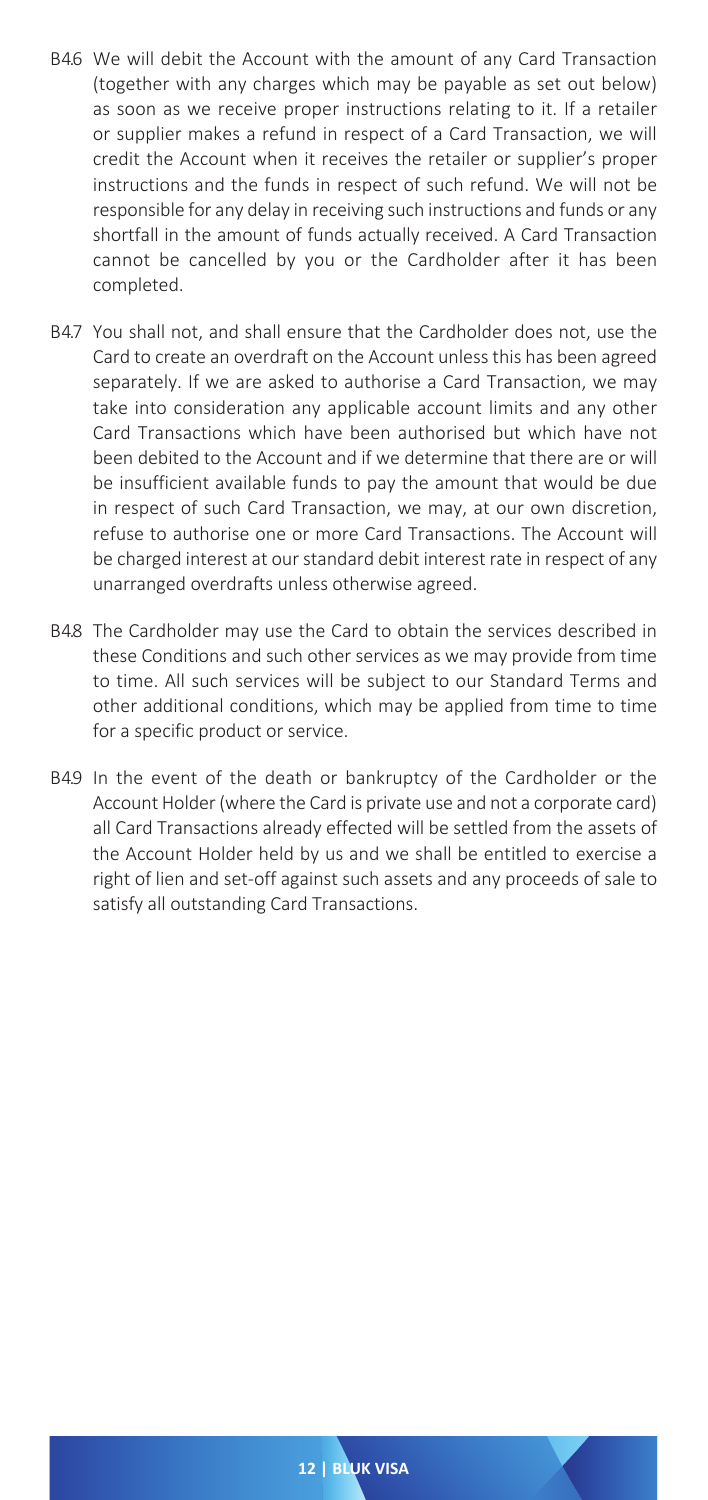# **B5 Loss of Card**

- B 5.1 Should a Card be lost or stolen or the details of the Card for any other reason be liable to misuse or should the PIN, password or other security information become known to a person other than the Cardholder to whom it was issued, the Cardholder must as soon as reasonably possible notify the Bank by telephoning our Customer Service Team on +44 (0)20 3772 1513, available 24 hours a day, 7 days a week. In addition, we may ask the Cardholder to provide written confirmation which the Cardholder must do within 7 days. When we receive verbal notification, this will be **"Effective Notification"** provided, in those instances when we request written confirmation, we receive written confirmation within 7 days.
- B 5.2 Until we receive Effective Notification, you will be liable for any use of the Card. Once we have been effectively notified, you will not be liable for any further loss arising from use of any Card for a Card Transaction by any other person. However, if the Card or PIN, password or other security information has been used by a person who acquired possession of it with the Cardholder's consent or the Cardholder has acted fraudulently or has acted without reasonable care your liability will be unlimited.
- B 5.3 Failure to comply with any of the provisions of these Conditions which relate to security of the Card may amount to acting without reasonable care.
- B 5.4 Unless we can show that the Cardholder acted fraudulently or without reasonable care, you will not be liable if a Card is used by a third party before the Cardholder receives it or if a third party uses the Card details without the permission of the Cardholder and the Card has not been stolen.
- B 5.5 If a Card is lost, stolen or misused, we may disclose any relevant information to the appropriate authorities. The Cardholder must give us all information they have regarding the loss, theft or misuse of the Card or the disclosure of the PIN, password or other security information. You and each Cardholder must also take all reasonable steps to help us and the authorities to regain the Card.
- B 5.6 Should a Card which has been reported lost or stolen be retrieved, the Cardholder must not use the Card and the Card must be returned to us. Before the Card is returned, the Cardholder must cut the Card vertically through the magnetic stripe and through the electronic chip on the Card.
- B 5.7 Notification of loss or theft may be given by you, the Cardholder or by a third party (such as a card notification agent) approved by us for this purpose. Notification by you or the Cardholder to a third party shall not constitute notification to us.
- B 5.8 In the event of a Card being lost, stolen or mutilated we may issue a replacement Card.

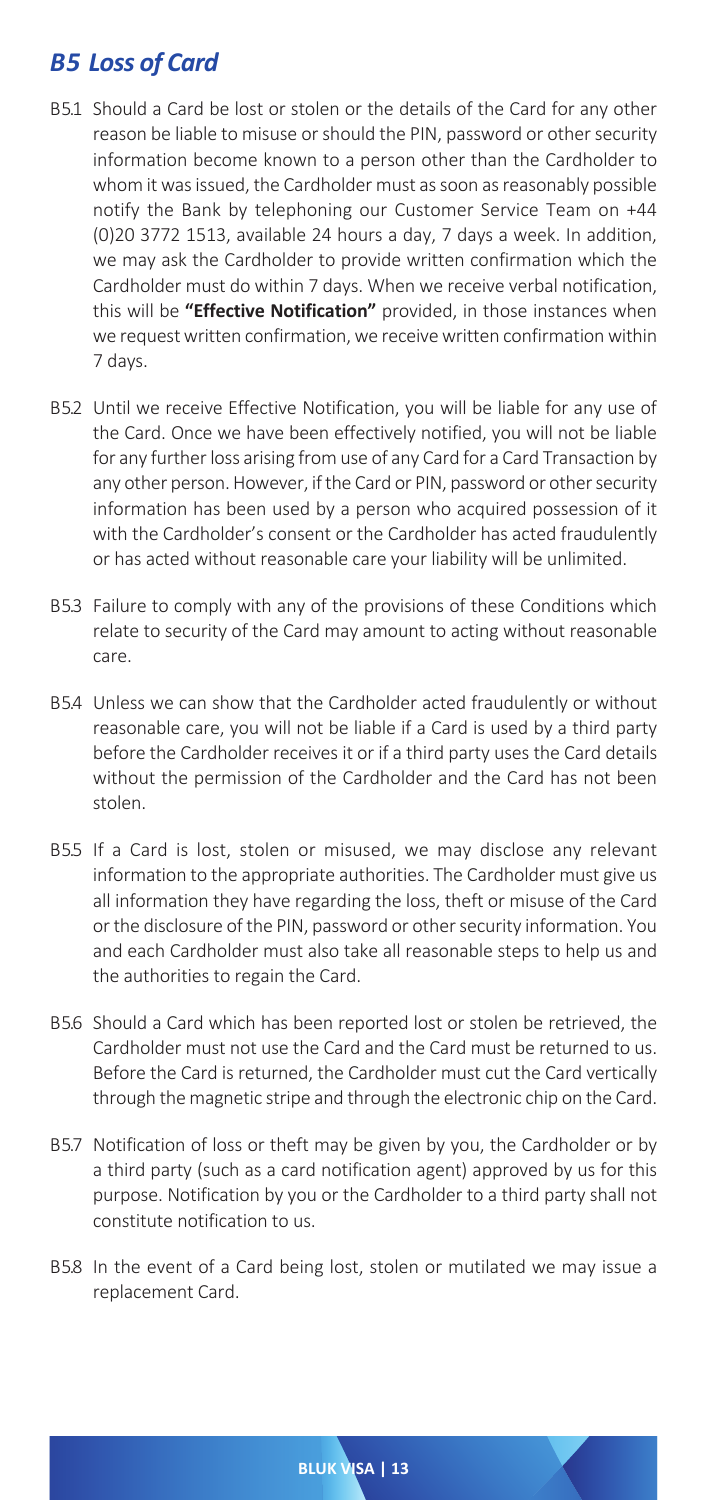# **B6** Security

- B 6.1 We will separately issue a Card and a PIN to the Cardholder. The Account Holder shall take all reasonable precautions, and shall ensure that the Cardholder takes all reasonable precautions, to avoid loss, theft, misuse or unauthorised use of the Card. This includes (without limitation):
	- (a) that the Cardholder signs the Card as soon as it is received by the Cardholder;
	- (b) not allowing anyone else other than the Cardholder to use the Card; and
	- (c) ensuring that the Cardholder telephones or writes to us to acknowledge receipt of the Card as soon as possible and in any event within 28 days of receipt. Failure to do so will mean that the Card remains inactive and may be cancelled,

It also includes, ensuring that the Cardholder:

- (d) memorises the PIN immediately upon receipt.
- (e) never writes the PIN on the Card or any other item normally kept with the Card or recording the PIN in any manner which could reasonably connect or associate the PIN with the Card.
- (f) never writes the PIN in a way that can be understood by someone else.
- (g) never discloses the PIN to someone else or allows the PIN to become known to anyone other than the Cardholder.
- (h) notifies us as soon as possible if someone else knows or is suspected of knowing the PIN.
- (i) destroys the PIN advice given by us promptly after receipt.
- B 6.2 You shall notify us if:
	- (a) you do not recognise a Card Transaction shown on your statement, or if you think that the payment has been authorised incorrectly. If this occurs, you must inform us immediately and, in any event, no later than the date falling thirteen months after the Card Transaction was debited from the Account. Failure to do this may mean you are not entitled to have any entries corrected; and
	- (b) your address or the Cardholder's address changes. Such notification must be made as soon as possible and in any event within 14 days of such change taking effect.

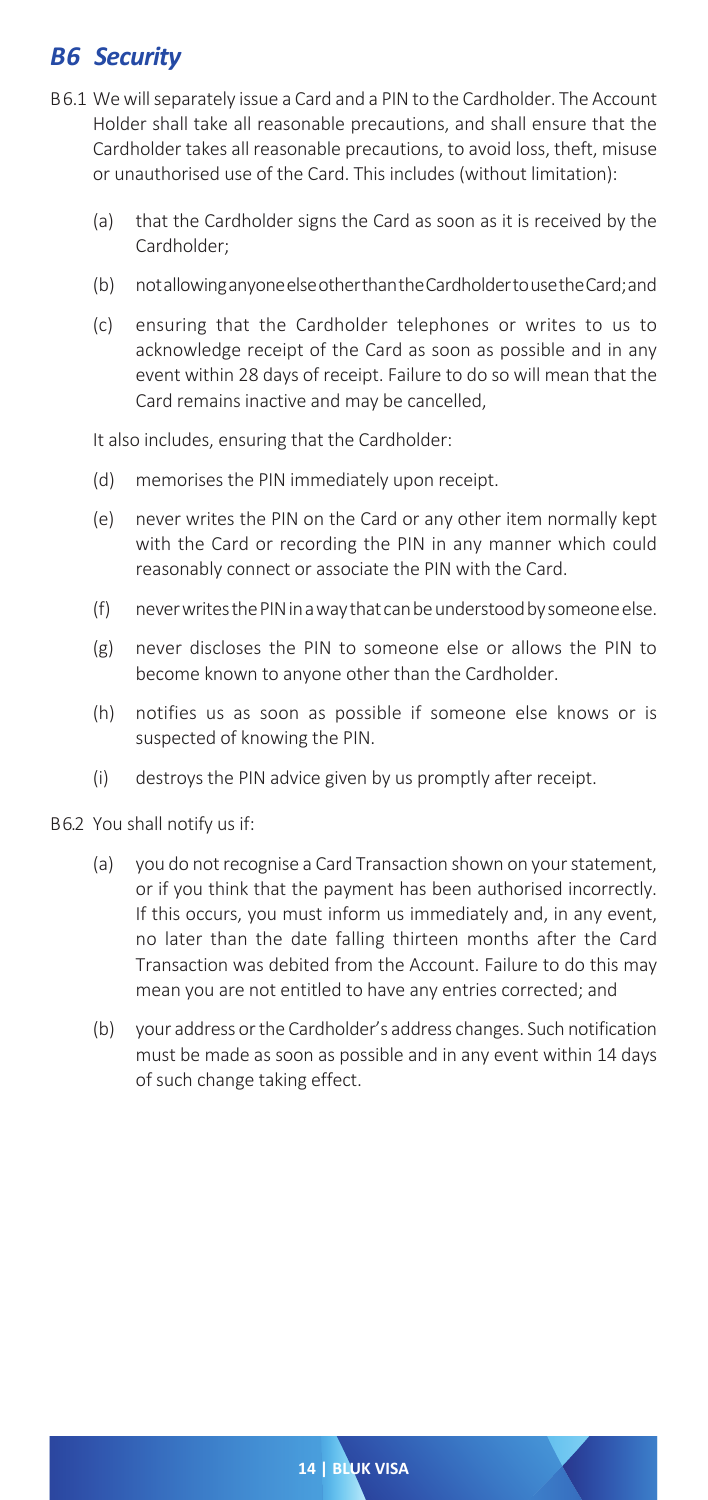# *B 7 Liability*

- B 7.1 In the event of any losses arising as a result of the misuse of a Card:
	- (a) Unless you or the Cardholder has acted fraudulently or grossly negligently, you or the Cardholder shall not be liable for any losses which result from:
		- (i) the misuse of the Card before it comes into the possession of you or the Cardholder; or
		- (ii) the misuse of the Card after we have received Effective Notification that it has been lost or stolen or that somebody else knows the PIN.
	- (b) You or the Cardholder shall be liable for:
		- (i) all losses which result from the misuse of the Card by somebody who obtained it with your consent or the consent of the Cardholder; and
		- (ii) losses resulting from unauthorised transactions arising from the use of a lost or stolen Card, or from the misappropriation of the Card where you or the Cardholder has failed to keep the Card's PIN safe; and
		- (iii) losses which result from the withdrawal of a credit balance from the Account caused by any misuse of the Card in circumstances where you or the Cardholder acted fraudulently or grossly negligently.
- B 7.2 We will refund any incorrectly executed Card Transaction immediately unless we have any reason to believe that the incident has been caused by a breach of the agreement contained in these Conditions, gross negligence or we have reasonable grounds to suspect fraudulent activity. However, if the investigations show that any disputed Card Transaction was authorised by the Cardholder, or if you or the have acted fraudulently or with gross negligence (for example by failing to keep the Card or PIN secure), you may be liable for any loss we suffer because of the use of the Card.
- B 7.3 We shall not be liable for any loss suffered as a result of our being prevented from or delayed in providing any banking or other services to you or the Cardholder due to strikes, industrial action, failure of power supplies or equipment or causes beyond our control. We will not be liable for any loss suffered as a result of any delay in receiving instructions relating to a Card Transaction.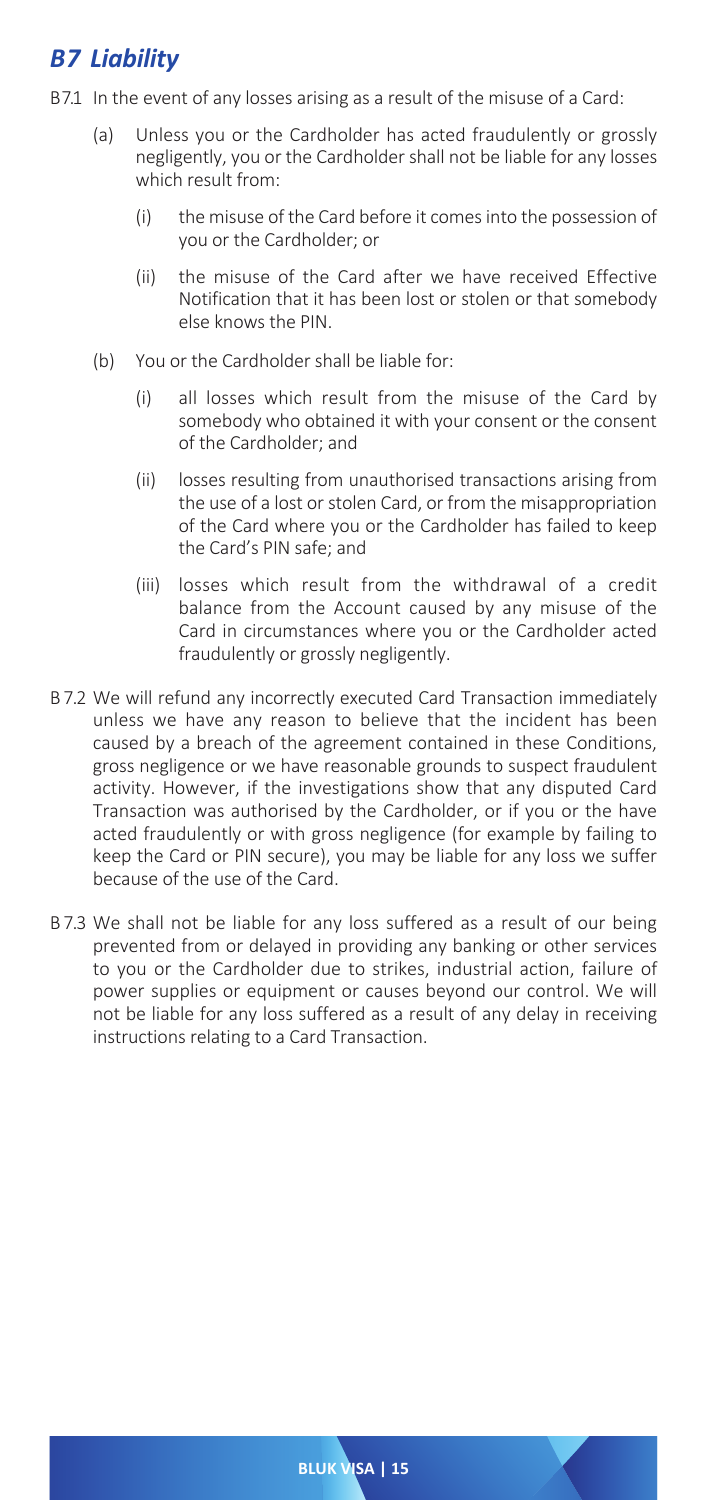# *B 8 Charges and Fees*

- B 8.1 We do not charge any fees in respect of cash withdrawals made using the Card at ATMs accepting VISA situated in the British Isles. However, if a Cardholder uses the Card to withdraw cash from an ATM or over the counter from another bank, that bank may levy a charge.
- B 8.2 We will levy a charge for each Card Transaction made outside the British Isles at the rate of 2.75% of such amount. The minimum amount of any such charge is £1.50.
- B 8.3 When the Card is used to effect a Card Transaction (whether with a retailer or supplier, a bank or from an ATM) in a currency other than sterling, VISA will convert the amount of the Card Transaction into sterling at the applicable exchange rate on the day upon which it receives notification of the Card Transaction in the UK.
- B 8.4 When withdrawing cash in a currency other than sterling, we will levy a charge of 2.75% of the amount withdrawn (with a minimum charge of £1.50). This charge will be levied in addition to the charges identified in B 8.2 above where the ATM is located outside the British Isles.

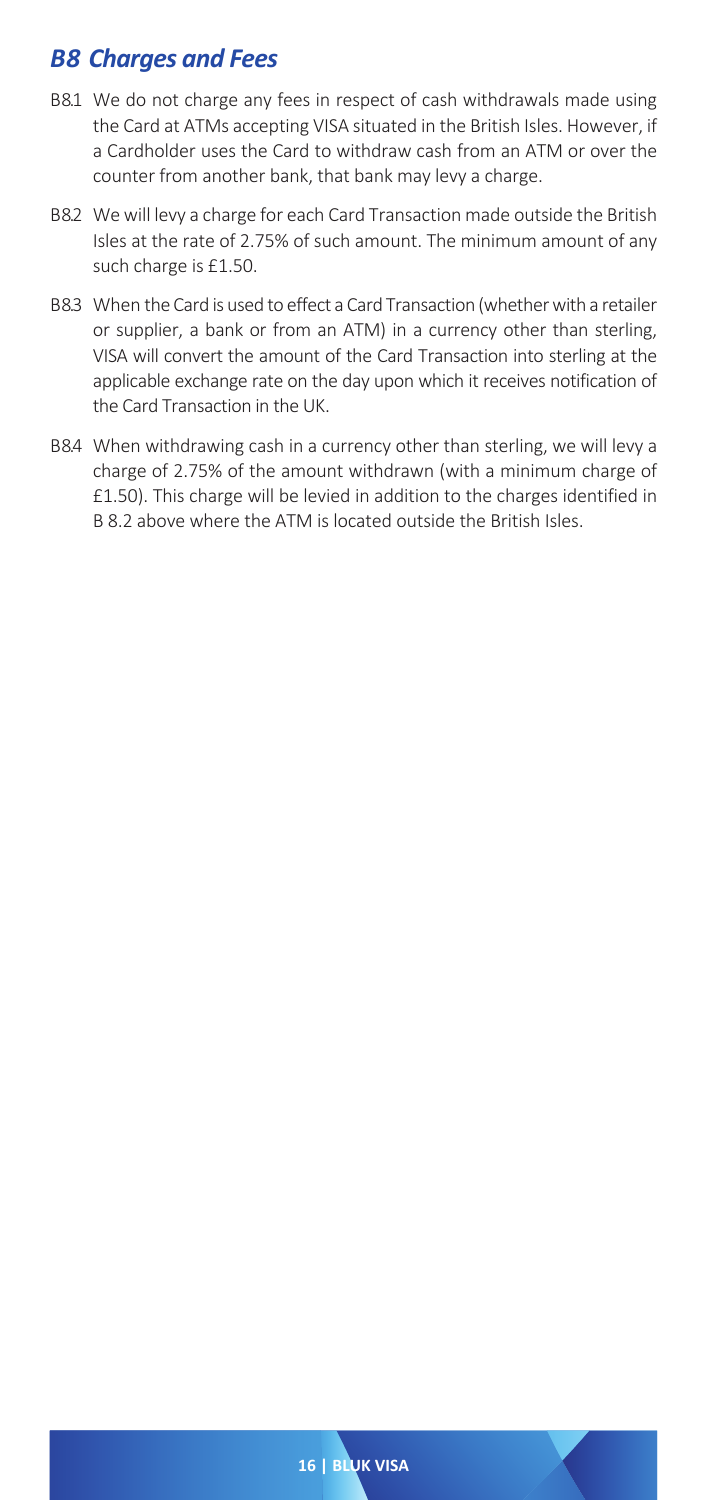# **B9** Changes

- B 9.1 There may be circumstances in which the Bank may need to or want to make changes to these Conditions.
- B 9.2 Where changes are made to these Conditions which are administrative or in your favour we may make such changes immediately or on such other notice period as we provide to you and you may at any time choose to terminate these Conditions without penalty.
- B 9.3 In other circumstances, the Bank may at any time, for any valid reason: set out in Condition B 9.5 below:
	- (a) change or introduce charges;
	- (b) make any other changes to these Conditions.
- B 9.4 Subject to Condition B 9.2, the Bank will give you at least 30 days personal notice before the change takes effect. At any time prior to the change taking effect you are free to close or switch accounts without financial penalty. At any other time you are free to terminate these Conditions without penalty.
- B 9.5 The changes referred to in Condition B 9.1 will be proportionate and may be made for valid reasons, examples of such reasons are listed below:
	- (a) by agreement with the Account Holder;
	- (b) to reflect a change in the Account Holder's financial circumstances;
	- (c) to reflect the introduction or development of new systems, methods of operation, services or facilities;
	- (d) to reflect a change or an expected change in market conditions, general banking practice or the cost of providing our services to our customers;
	- (e) to reflect a change or an expected change to the rules of any payment scheme which may be applicable to a Card;
	- (f) to conform with or anticipate any changes in the law or taxation, or codes of practice or recommendations of the Financial Conduct Authority or other regulatory body;
	- (g) to ensure that our business is run prudently and remains competitive;
	- (h) to rectify any mistake in these Conditions; or
	- (i) to better explain a Condition.
- B 9.6 If the Bank has made a major change or a lot of minor changes in any one year, it will give you a copy of the new Conditions or a summary of the changes and these will be published on the Bank's website (www. bankleumi.co.uk).

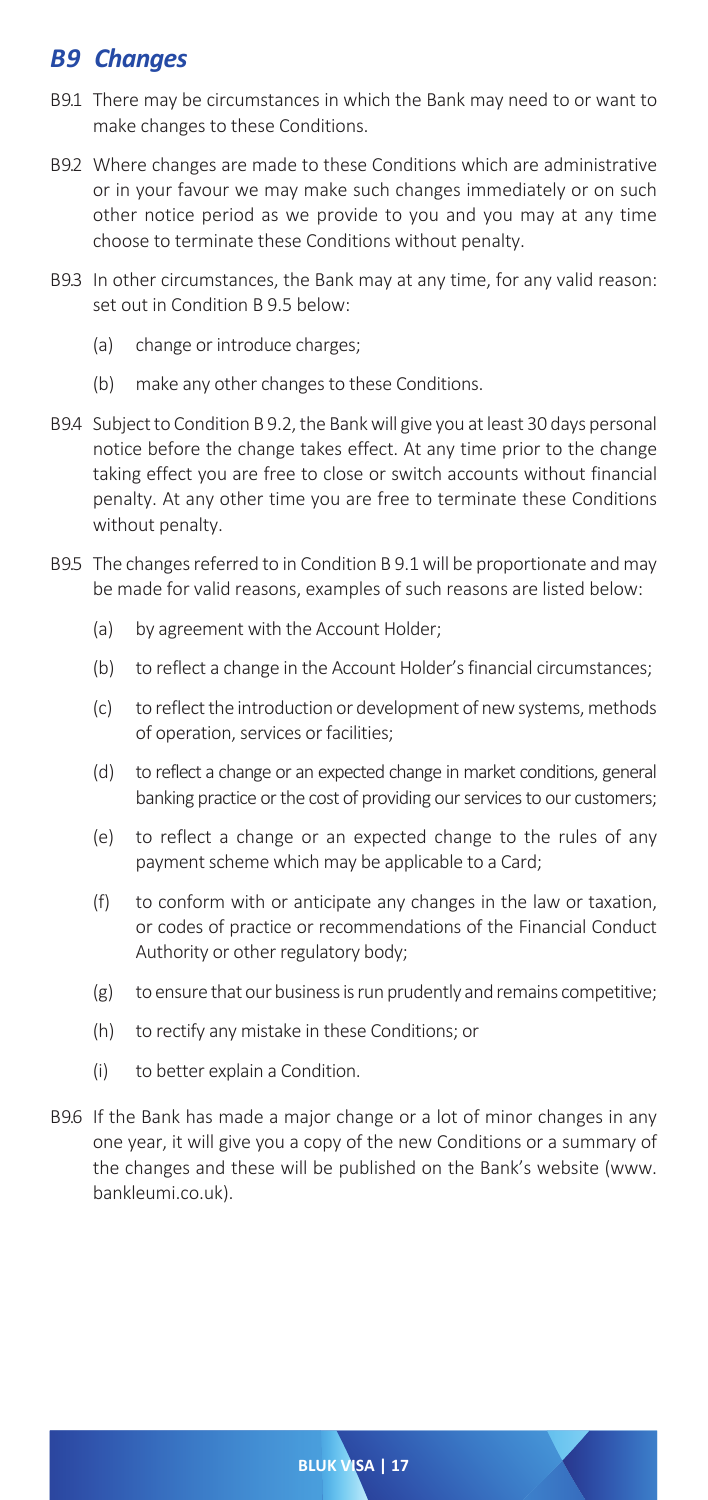# *B 10 Termination*

- B10.1 We may terminate the agreement comprised in these Conditions at any time by giving you at least two months prior notice.
- B10.2 You may terminate the agreement comprised in these Conditions by notifying us in writing and returning the Card, cut vertically through the magnetic stripe and through the electronic chip on the Card, to us at any time.
- B10.3 Such termination shall be effective upon receipt by the other party of such notice provided that the agreement comprised in these Conditions shall be deemed to remain in full force and effect if and in so far as any Card Transaction is completed but not debited to the Account prior to termination.
- B10.4 We may also terminate the agreement comprised in these Conditions with immediate effect, if:
	- (a) you or the Cardholder dies;
	- (b) you or the Cardholder is made bankrupt or enter into a voluntary arrangement with his/her creditors;
	- (c) you experience financial difficulties (short of being made bankrupt or entering into a voluntary arrangement) which adversely affect the way the Account is conducted;
	- (d) you or the Cardholder is in breach of the agreement comprised in these Conditions;
	- (e) you are in breach of the terms of the Account; or
	- (f) the Account is closed.
- B10.5**We may also cancel, withdraw or suspend the use of any Card with immediat**e **effect if we suspect that the Card is being used for fraudulent purposes or if any of the reasons set out in Condition B 10.4 apply.**
- B10.6 Termination of the agreement comprised in these Conditions relating to the Card shall not prejudice any liability in respect of things done or omitted to be done prior to termination. We may, at our sole discretion, require you to maintain a minimum balance until the Card has been returned and we are satisfied that all outstanding transactions have been settled. This will normally be a maximum of 28 days.

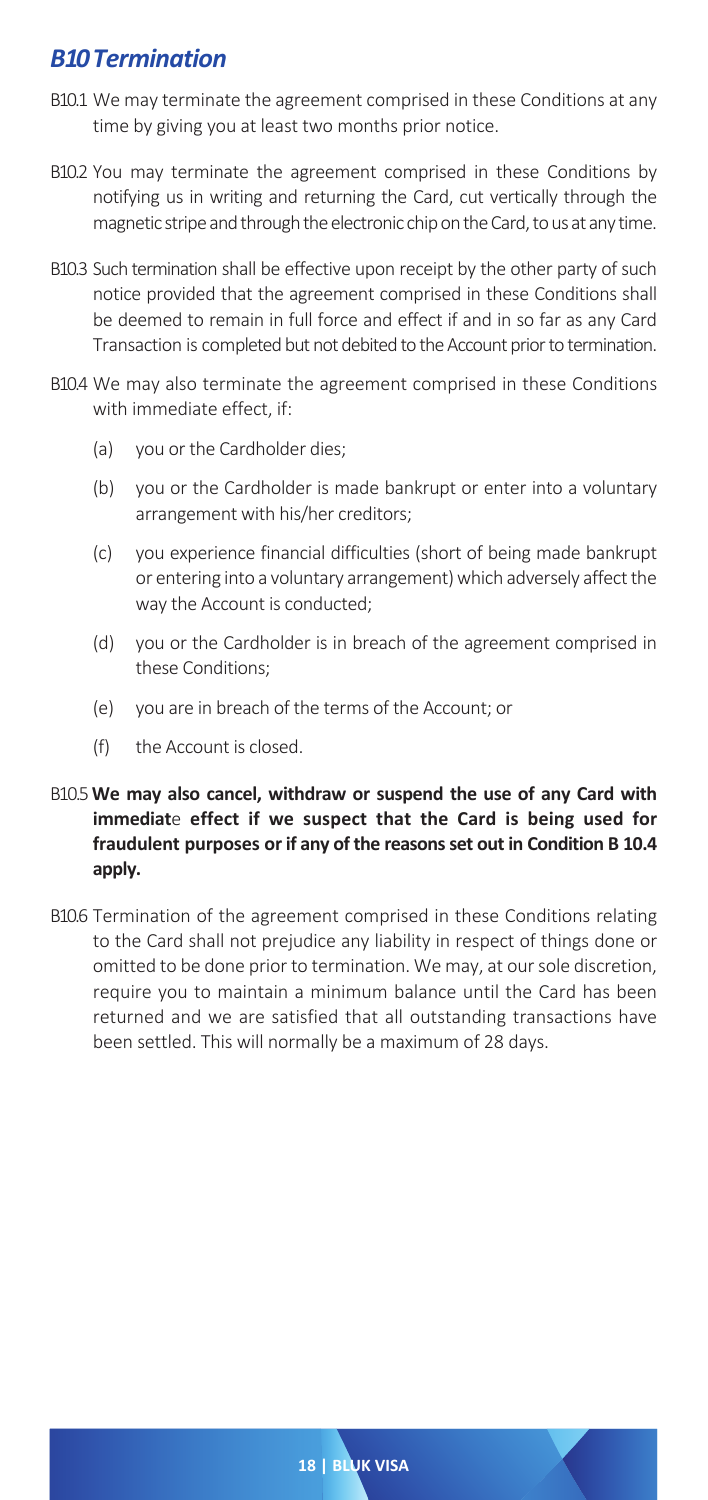# *B 11 General*

- B11.1 We may at any time assign all or part of our rights under the agreement comprised in these Conditions (which includes our right to payment of any sums due to us by you) and may disclose to any potential assignees such information regarding you and your affairs as we may see fit. Your rights under the Agreement (or any part of it) and your legal rights will not be affected. You may not assign your rights.
- B11.2 We may record or monitor telephone calls to maintain quality of service and for security purposes.

BANK LEUMI (UK) PLC IS AUTHORISED BY THE PRUDENTIAL REGULATION AUTHORITY AND REGULATED BY THE FINANCIAL CONDUCT AUTHORITY AND THE PRUDENTIAL REGULATION AUTHORITY. THE BANK HAS ITS REGISTERED OFFICE AT 20 STRATEORD PLACE, LONDON, W1C 1BG.